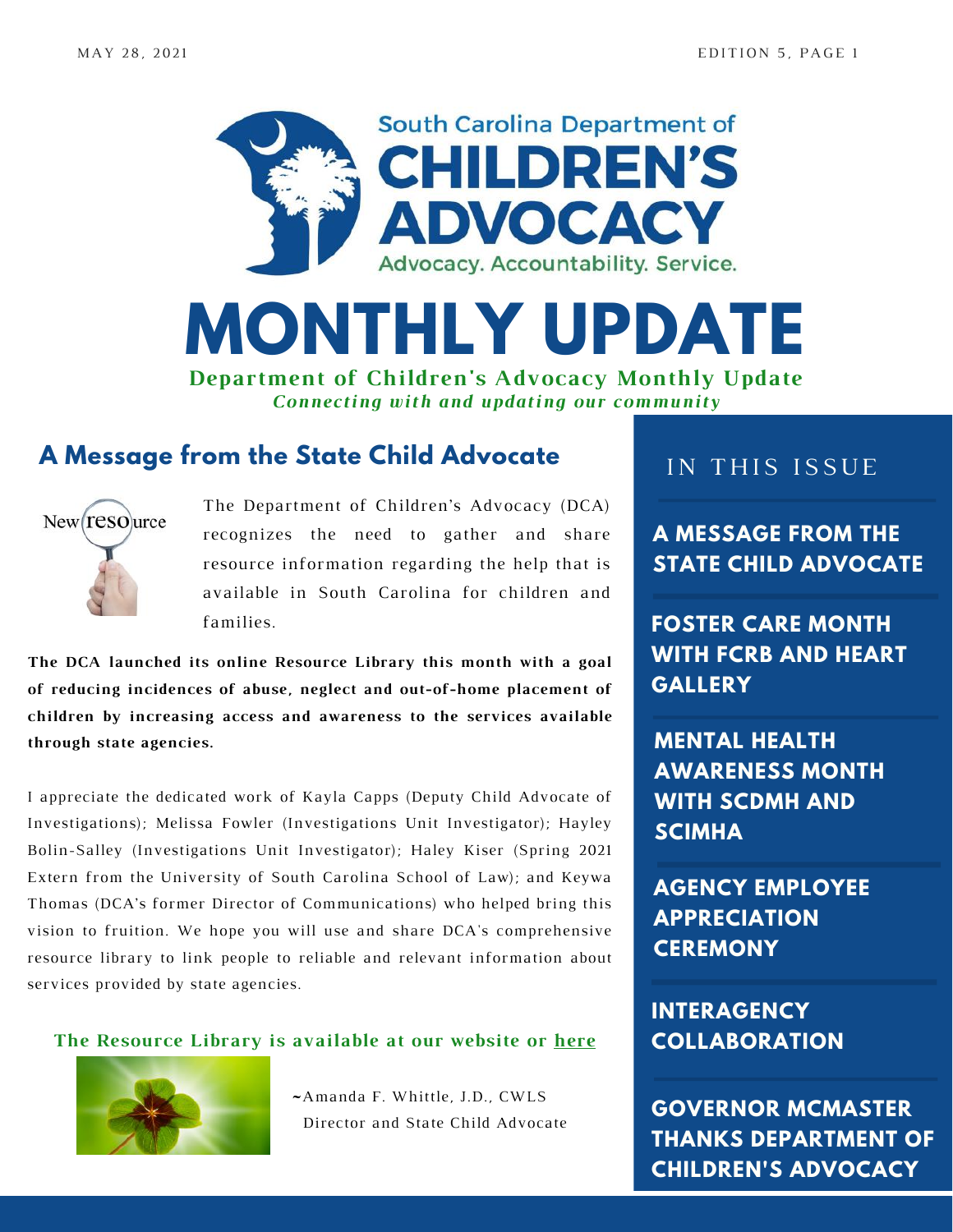### **Foster Care Review Board Welcomes New Board Members During National Foster Care Month**

May is National Foster Care Month. During the month of May, the Foster Care Review Board (FCRB) provided orientation for six new Board members. The Department of Children's Advocacy welcomes:

- Patricia Troutman, *Horry County FCRB*
- Heather Witt, *Spartanburg County FCRB*  $\bullet$
- Tanya Camunus, *Greenville County FCRB*
- Richard Rasmussen, *Sumter County FCRB*  $\bullet$  . <br> <br> <br> <br> <br> <br> <br>
- Linda Holt, *Oconee County FCRB*
- Christy Coffee, *Anderson County FCRB*



FCRB Board Members are appointed for four-year terms by the Governor upon the recommendation of local legislative delegations. The FCRB reviews the cases of foster care children to determine what efforts have been made to establish a permanent home for the child. Local review boards submit a written report with recommendations to the court concerning each case, and that report is to be addressed by the court at the child's next permanency planning hearing. In 2019, the Foster Care Review Board conducted 8,048 foster care reviews. For more information about the Foster Care Review Board, click [here](https://childadvocate.sc.gov/divisions-and-related-programs). For more information about National Foster Care Month, click [here](https://www.childwelfare.gov/fostercaremonth/).

# **The S.C. Heart Gallery Features South Carolina Foster Children Who Are Waiting on Their Forever Homes**

*The children pictured below are interested in being adopted.*

Do you have room in your heart and home for adoption?



Nate was born in 2003. To learn more about Nate, click [here](https://www.scheartgallery.org/content/nathaniel-nate-h).



Tre'Shaun was born in 2005. To learn more about Tre'Shaun, click [here.](https://www.scheartgallery.org/content/treshaun-t)



Roneisha and Ariana S. were born in 2005 and 2006. To learn more about Roneisha and Ariana, click [here](https://www.scheartgallery.org/content/roneisha-ariana-s).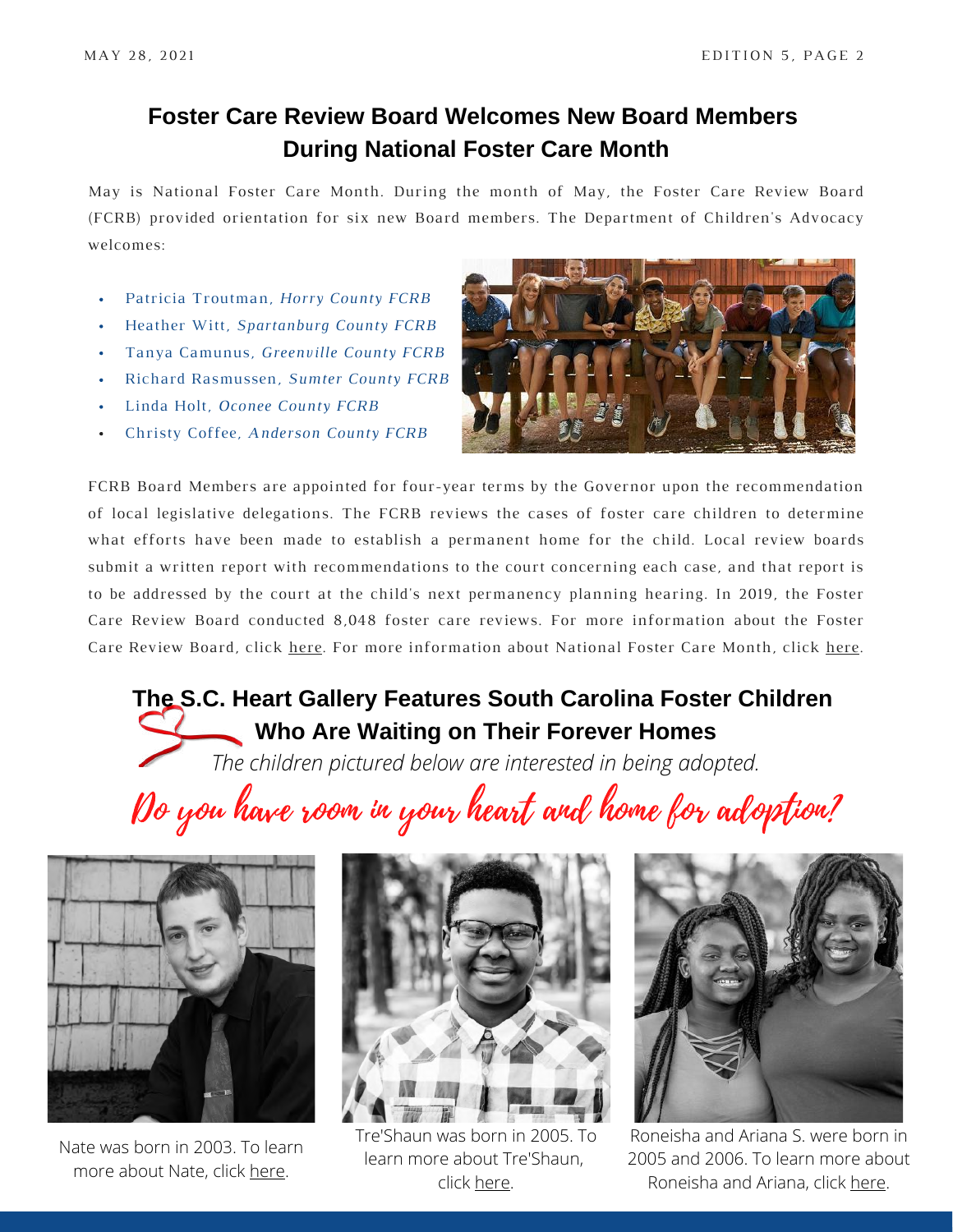#### **SCDMH Leads the Way for Mental Health Awareness Month**



The South Carolina [Department](https://scdmh.net/about/) of Mental Health (SCDMH)'s mission is to support the recovery of people with mental illnesses, giving priority to adults with serious and persistent mental illness and children and adolescents with serious emotional disturbances. The Agency serves approximately 100,000 people each year, approximately 30,000 of whom are children and adolescents.

As South Carolina's public mental health system, the SCDMH provides outpatient mental health services through a network of 16 community mental health centers and associated clinics, serving all 46 counties, and psychiatric hospital services via three State hospitals, including one for substance abuse treatment. In addition to mental health services, the Agency provides long-term care services in one community nursing care center and three State veterans' nursing homes. (Click [here](https://scdmh.net/scdmh-commemorates-mental-health-month-2021/) for S.C. Dept. of Mental Health's website)

"The past year has also made clear to us, as a state and a nation, that good mental health is just as important as good physical health – they go hand in hand – in times of adversity and in times of prosperity. This also lessens the stigma too often associated with mental illness and seeking mental health support, which has long been a primary reason many people do not reach out when they need help." ~ *Kenneth Rogers, M.D. Director, S.C. Dept. of Mental Health*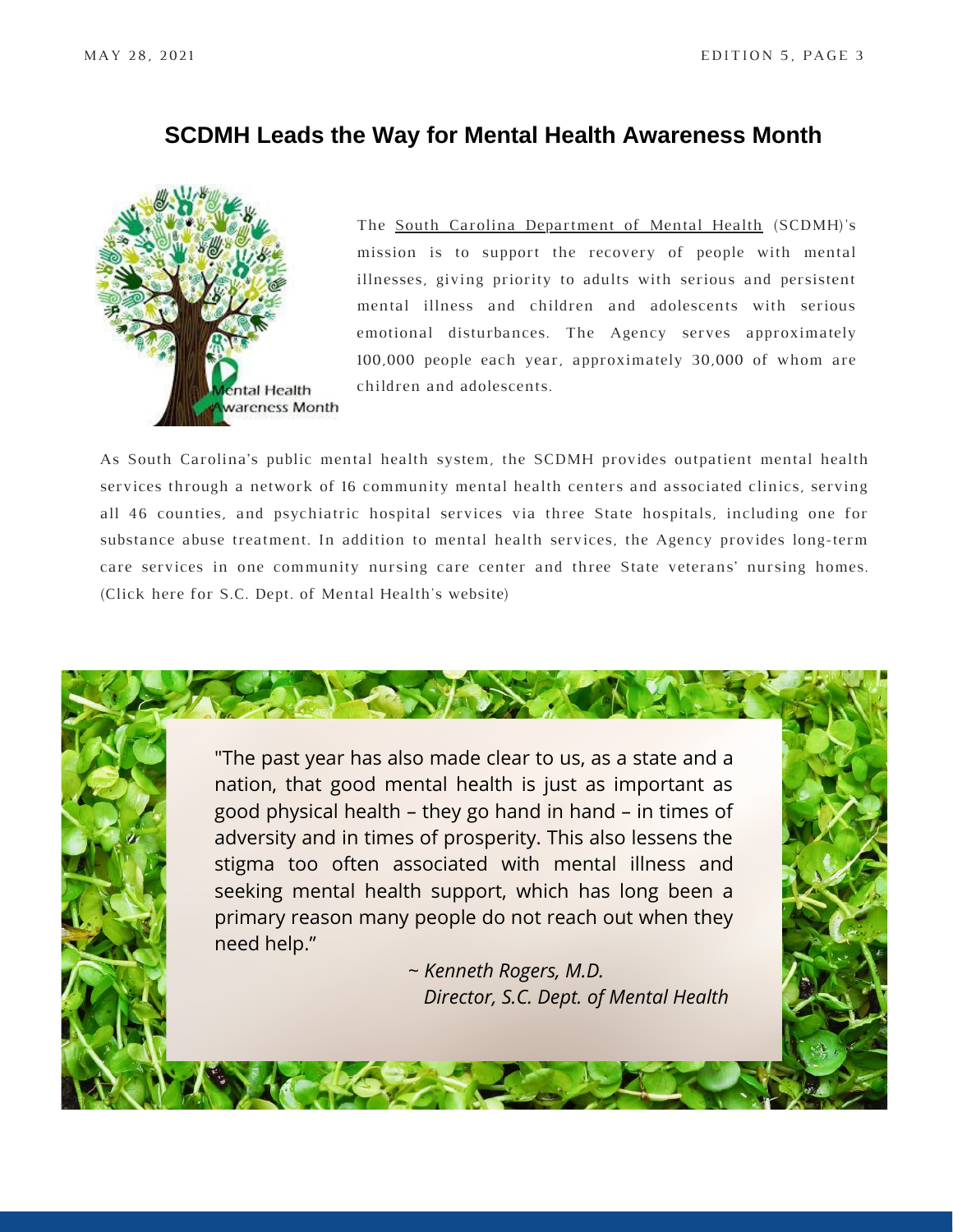#### **DCA Participates in 4th Annual South Carolina Infant Mental Health Association (SCIMHA) Conference**





**When we think about mental health awareness, we may not think about infants. We may think that infants are too young to be affected by their surroundings, but research indicates that infants' surroundings and experiences do affect their mental health into adulthood.**

The Department of Children's Advocacy participated in a panel discussion this month during South Carolina Infant Mental Health Association (SCIMHA)'S 4th Annual Conference concerning Safe Babies Courts. The panel consisted of Department of Social Services Spartanburg County Director Josie Jones; DSS/DAODAS liaison Michelle Cunningham; Florida Magistrate Kimber Strawbridge; and Department of Children's Advocacy Director and State Child Advocate Amanda Whittle and was facilitated by the Safe Babies Court State Coordinator. Due to a successful grant submission by SCIMHA, Safe Babies Courts are being piloted in three South Carolina counties (Richland, Laurens and Spartanburg) with an intention to expand Safe Babies Courts throughout the state.

# "Infants and young children are most vulnerable to child abuse and neglect, with more than one-quarter [\(28.5%\) of victims of maltreatment under age three."](https://www.acf.hhs.gov/sites/default/files/cb/cm2017.pdf)

In an article published [December](https://www.casey.org/safe-babies-court-teams/) of 2019, Casey Family Programs reported, "Infants and young children are most vulnerable to child abuse and neglect, with more than one-quarter (28.5%) of victims of [maltreatment](https://www.acf.hhs.gov/sites/default/files/cb/cm2017.pdf) under age three. These same children frequently experience further trauma as a result of their family's involvement in the child welfare system, which at worst can include lengthy separations from their families and multiple placements. Research and experience have shown that [separating](https://www.casey.org/investigation-removal-placement-causes-trauma/) children from their families creates lasting trauma, usually lifelong. Community-based and universal family supports can help keep children safe and families together, and ultimately prevent the need for court involvement." Safe Babies Courts have improved outcomes regarding safety, time to permanency, preserved family relationships, placement stability, service delivery, cost savings and racial equity.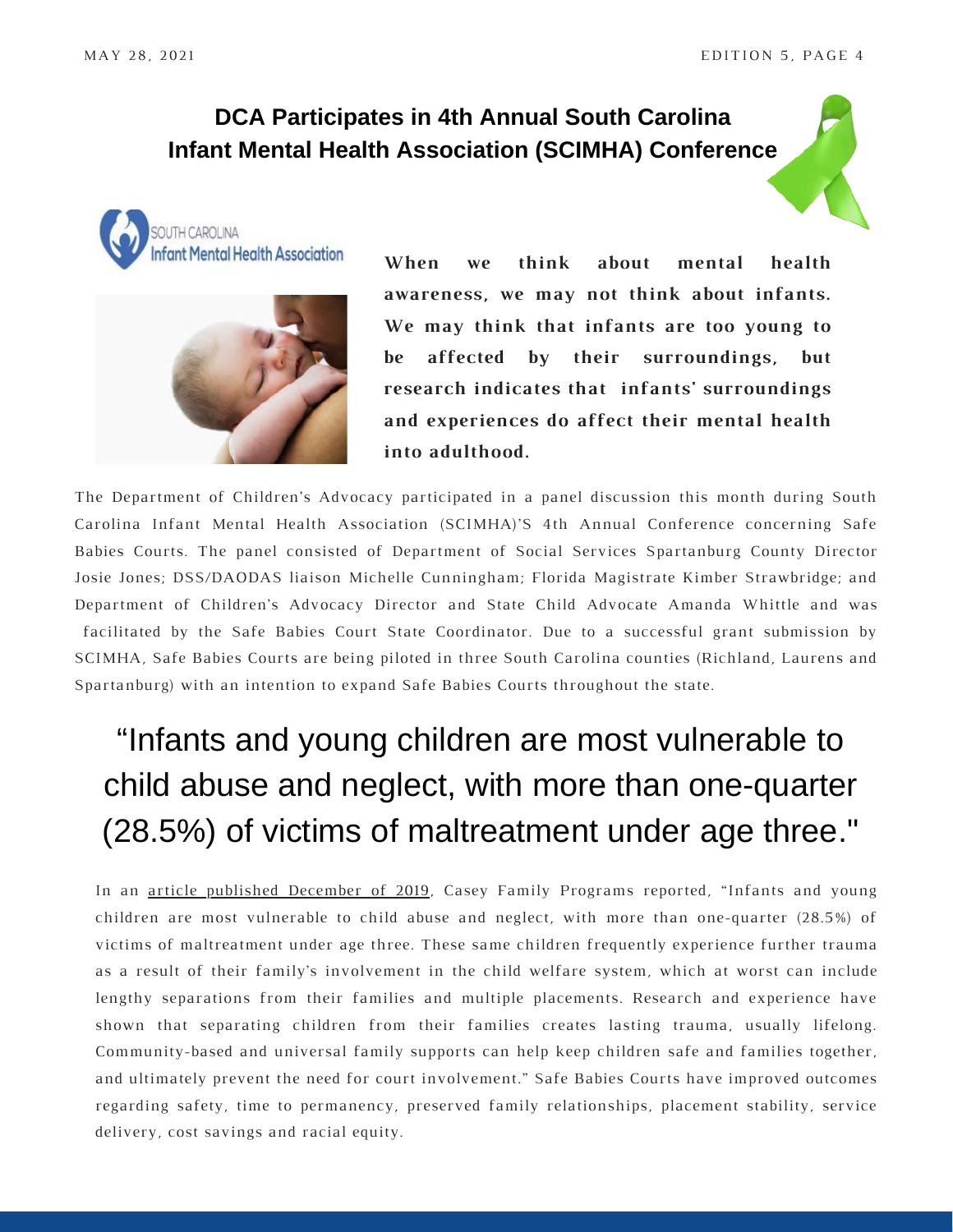## **DCA Participates in Conference (continued from previous page)**



During this month's panel discussion, Judge Strawbridge shared that there are approximately 20 Safe Babies Court (SBC) sites in Florida now, and there were 374 active children involved in the SBC at the end of 2020. She reflected that, in Florida, 87% of removals are children under the age of three with a large percentage of the removals due to substance abuse with secondary reasons of neglect or domestic violence. She said none of the families who participated in the SBC in her jurisdiction returned to the court system last year. She shared that Florida is prevention-oriented and promotes protective factors for families, but getting to this point took a great deal of time and dedication.

#### Judge Strawbridge described the implementation and expansion of Safe Babies Courts in Florida as being "six years of transformative work" which were slow but worth it!

Spartanburg, Laurens and Richland counties were selected as sites for this grant based upon the availability and readiness of community partners, including legal and judiciary partners, with a commitment to innovative solutions to improve child welfare and court processes. We are grateful for the opportunity to bring more resources to our state for reducing trauma for children and strengthening families and communities. Learn more about Safe Babies Courts [here](https://www.zerotothree.org/our-work/the-national-infant-toddler-court-program).



The core components are key ingredients to produce the environment and tools for systemic change. But we call ourselves an approach, not a model, because we know that policy, practice, and statutes are different in every state. The same way we meet parents where they are, we meet each system where it is, and help develop something that works for the community.

- DARNESHIA BELL, TECHNICAL ASSISTANCE SPECIALIST, QIC-ITCT PROJECT, ZERO TO THREE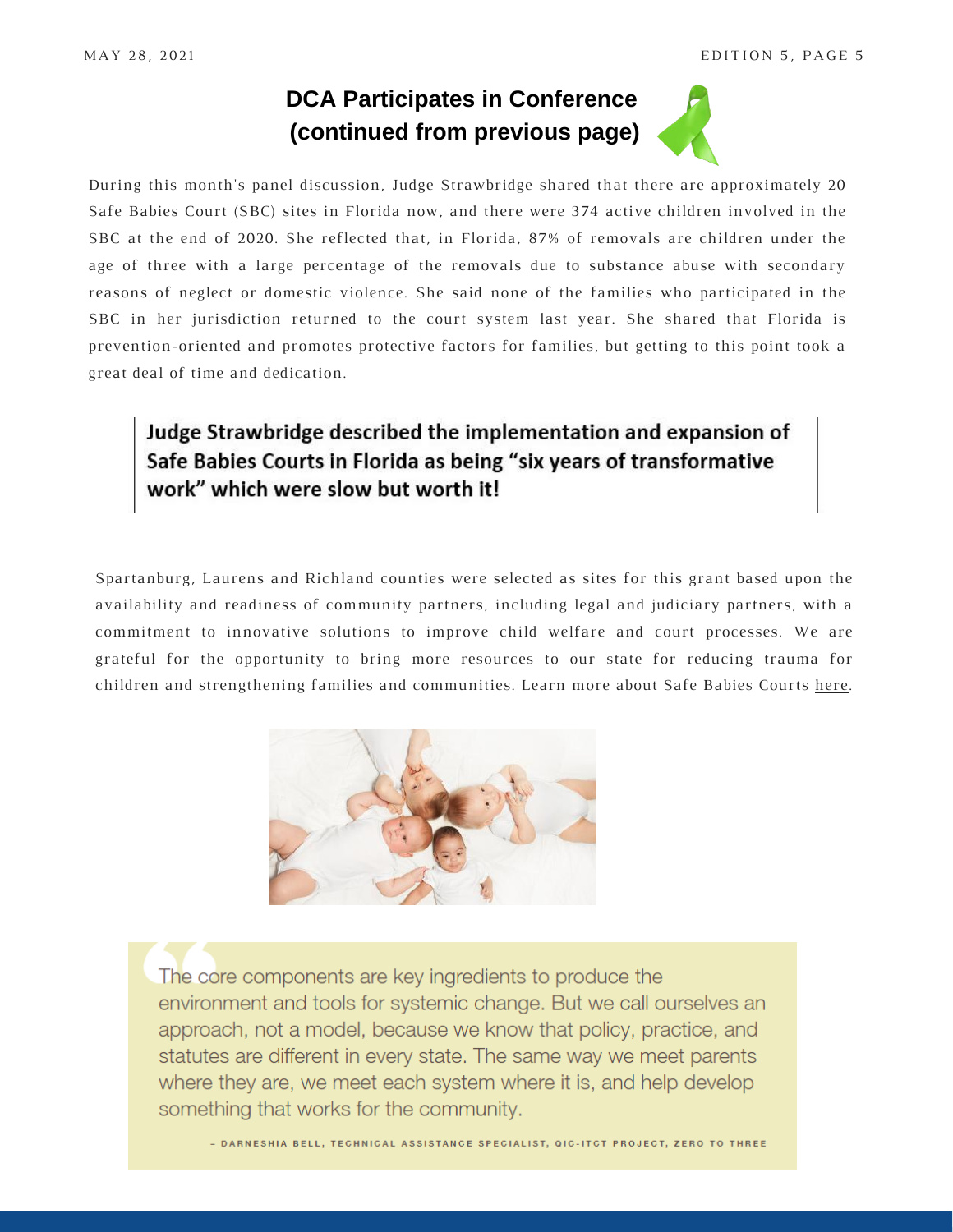#### **DCA Recognizes Employees for State Service Milestones**



DCA hosted a reception in its converted mail room.

During a virtual celebration on May 21, 2021, the Department of Children's Advocacy (DCA) recognized employees who achieved state service milestones:

#### **Five-Year Service Award Recipients**:

Keywa Thomas, Director of Communications Ja'Nae Middleton, Continuum of Care Joy Hansen, Continuum of Care Kate Nelson, Continuum of Care Leslie Johnson, Continuum of Care Shenita Hamilton, Foster Care Review Board Alexis Rodgers, Guardian ad Litem Program Darius Brown, Guardian ad Litem Program Sarah Schultz, Guardian ad Litem Program Christine South, Guardian ad Litem Program Margaret Anna Ponds, Guardian ad Litem Program Samantha Furr, Guardian ad Litem Program

#### **10-year Service Award Recipients:**

Elizabeth Bryant, Guardian ad Litem Program Kimberly Ransom-Adams, Continuum of Care

**20-Year Service Award Recipient**: Estelle Stevenson, Guardian ad Litem Program

# **State Office Staff Enjoyed a Reception Following Friday's Ceremony**



*Heart Gallery Staff:* Latrice Williams and Millie Qualls



*Foster Care Review Board Staff Members:* Coretta Bush-Etheredge, Jessica Haygood, Corlette Minor, Chloe Taylor, Shenita Hamilton, Ashlee Patterson, Bria Parks



*Guardian ad Litem Staff Member:* Erna Jacobs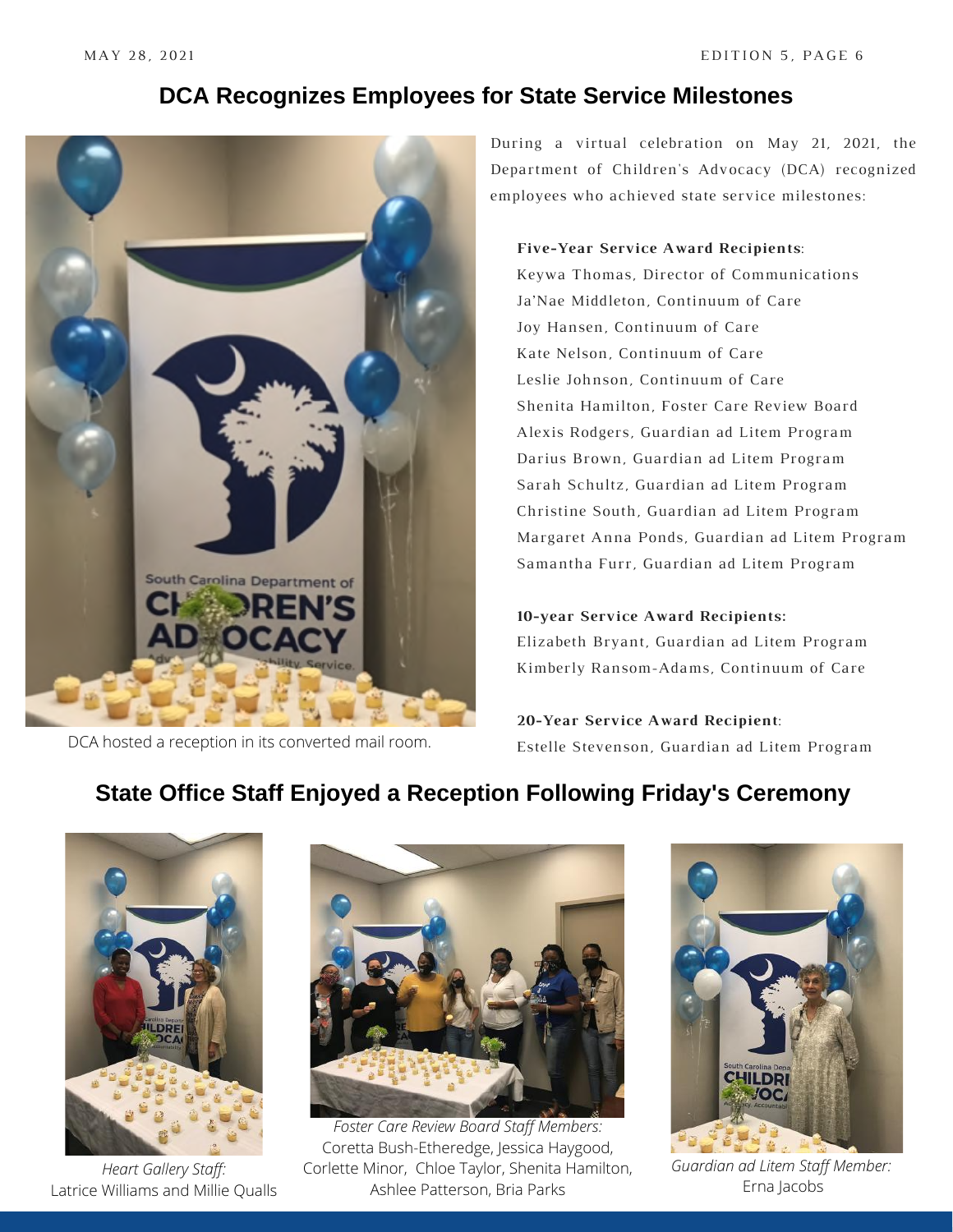### **DCA Shares Agency Mission and Highlights at Family Connection SC Conference**

The Department of Children's Advocacy (DCA) participated in Family [Connection](https://www.familyconnectionsc.org/) South Carolina['s](https://www.familyconnectionsc.org/) Hopes and Dreams Conference. During a 90 minute afternoon session on May 24, 2021, DCA Director and State Child Advocate Amanda Whittle provided information about Continuum of Care, Foster Care Review Board, Heart Gallery, Cass Elias McCarter Guardian ad Litem Program and DCA's Investigations Unit to a group of almost 200 people. **Thank you to Family Connection SC for hosting this event and allowing free registration and CEU credits. Thank you to Jeannette Atchley (Continuum of Care), Shannon Wilder (Guardian ad Litem Program), Kayla Capps (Deputy Child Advocate of Investigations) and Petra Clay-Jones (Deputy Child Advocate of Program Operations) who monitored the chat box and provided information to conference attendees about our agency.**





#### **Agencies Plan Safe Sleep Campaign to Prevent Infant Deaths**

The Department of Children's Advocacy has been collaborating with SCDSS, DAODAS, Department of Health and Environmental Control (DHEC), Department of Health and Human Services (DHHS) and other agencies and organizations to prevent sleep-related infant deaths - including plans for a Safe Sleep Summit and statewide campaign in the coming months. "Unintentional suffocation is the leading cause of injury death among infants less than one year of age in the United States with 82% being attributable to accidental suffocation and strangulation in bed. Understanding the circumstances surrounding these deaths may inform prevention strategies." Data source information is located [here.](https://pediatrics.aappublications.org/content/143/5/e20183408) Click [here](https://scdhec.gov/safe-sleep-every-sleep-infants) to see SCDHEC's safe sleep video.

#### **DAODAS Launches Embrace Recovery!**

Director Whittle was proud to stand with Department of Alcohol and Other Drug Abuse Services [\(DAODAS\)](https://www.daodas.sc.gov/) Director Sara Goldsby, Governor Henry [McMaster,](https://www.daodas.sc.gov/) South Carolina Law [Enforcement](https://www.sled.sc.gov/) Division (SLED[\)](https://www.sled.sc.gov/) Chief Mark Keel, Embrace Recovery's Gregory Jacobs, and others from all over the state for Embrace [Recovery](https://embracerecoverysc.com/) SC['s](https://embracerecoverysc.com/) kickoff to promote and support alcohol and substance abuse/addiction recovery in South Carolina. **Learn more [here.](https://embracerecoverysc.com/)**